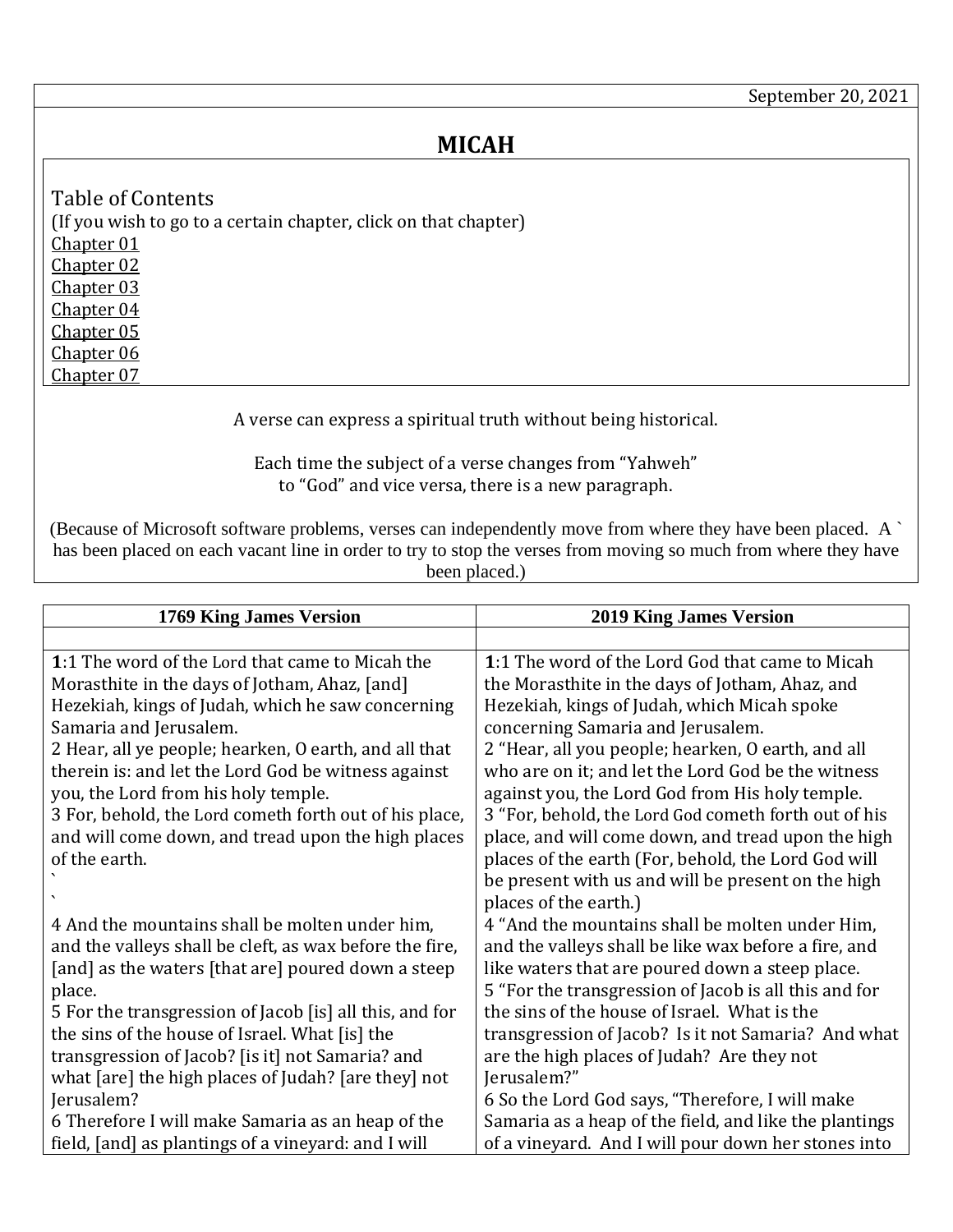<span id="page-1-0"></span>

| pour down the stones thereof into the valley, and I<br>will discover the foundations thereof.<br>7 And all the graven images thereof shall be beaten<br>to pieces, and all the hires thereof shall be burned<br>with the fire, and all the idols thereof will I lay<br>desolate: for she gathered [it] of the hire of an<br>harlot, and they shall return to the hire of an harlot.<br>8 Therefore I will wail and howl, I will go stripped<br>and naked: I will make a wailing like the dragons,<br>and mourning as the owls.<br>9 For her wound [is] incurable; for it is come unto<br>Judah; he is come unto the gate of my people, [even]<br>to Jerusalem.<br>10 & Declare ye [it] not at Gath, weep ye not at all:<br>in the house of Aphrah roll thyself in the dust.<br>11 Pass ye away, thou inhabitant of Saphir, having<br>thy shame naked: the inhabitant of Zaanan came not<br>forth in the mourning of Bethezel; he shall receive<br>of you his standing.<br>12 For the inhabitant of Maroth waited carefully for<br>good: but evil came down from the Lord unto the<br>gate of Jerusalem.<br>13 O thou inhabitant of Lachish, bind the chariot to<br>the swift beast: she [is] the beginning of the sin to<br>the daughter of Zion: for the transgressions of Israel<br>were found in thee.<br>14 Therefore shalt thou give presents to<br>Moreshethgath: the houses of Achzib [shall be] a lie<br>to the kings of Israel.<br>15 Yet will I bring an heir unto thee, O inhabitant of<br>Mareshah: he shall come unto Adullam the glory of<br>Israel.<br>16 Make thee bald, and poll thee for thy delicate<br>children; enlarge thy baldness as the eagle; for they | the valley, and I will uncover her foundations.<br>7 "And all her idols shall be beaten to pieces, and all<br>the wages of her temple prostitutes shall be burned<br>with fire; and all her idols I will lay desolate. For<br>she gathered them from the wages of a prostitute,<br>and they shall return to being the wages of a<br>prostitute."'<br>8 So Micah said, "Therefore, I will wail and howl; I<br>will go stripped and naked; I will make a wailing<br>like the dragons, and mourning as the owls.<br>9 "For her wound is incurable, for it has come to<br>Judah; it has come to the gate of my people, even to<br>Jerusalem.<br>10 "Do not declare it at Gath; do not weep at all; in<br>the house of Aphrah roll in the dust.<br>11 "Pass away, you inhabitant of Saphir, having<br>your shame naked; the inhabitant of Zaanan did not<br>come forth in the mourning of Bethezel. He shall<br>receive from you his standing.<br>12 "For the inhabitant of Maroth waited carefully<br>for good, but evil came down from the Lord God to<br>the gate of Jerusalem.<br>13 "You inhabitant of Lachish, bind the chariot to<br>the swift horse; she is the beginning of sin to the<br>daughter of Zion; for the transgressions of Israel<br>were found in you.<br>14 "Therefore, you shall give presents to<br>Moresheth-gath; the houses of Achzib shall be a lie<br>to the kings of Israel.<br>15 "Yet I will bring an heir to you, O inhabitant of<br>Mareshah; he shall come to Adullam the glory of<br>Israel.<br>16 "Make yourselves bald and cut off your hair in<br>mourning for your delicate children; enlarge your |
|----------------------------------------------------------------------------------------------------------------------------------------------------------------------------------------------------------------------------------------------------------------------------------------------------------------------------------------------------------------------------------------------------------------------------------------------------------------------------------------------------------------------------------------------------------------------------------------------------------------------------------------------------------------------------------------------------------------------------------------------------------------------------------------------------------------------------------------------------------------------------------------------------------------------------------------------------------------------------------------------------------------------------------------------------------------------------------------------------------------------------------------------------------------------------------------------------------------------------------------------------------------------------------------------------------------------------------------------------------------------------------------------------------------------------------------------------------------------------------------------------------------------------------------------------------------------------------------------------------------------------------------------------------------------------------|---------------------------------------------------------------------------------------------------------------------------------------------------------------------------------------------------------------------------------------------------------------------------------------------------------------------------------------------------------------------------------------------------------------------------------------------------------------------------------------------------------------------------------------------------------------------------------------------------------------------------------------------------------------------------------------------------------------------------------------------------------------------------------------------------------------------------------------------------------------------------------------------------------------------------------------------------------------------------------------------------------------------------------------------------------------------------------------------------------------------------------------------------------------------------------------------------------------------------------------------------------------------------------------------------------------------------------------------------------------------------------------------------------------------------------------------------------------------------------------------------------------------------------------------------------------------------------------------------------------------------------------|
| are gone into captivity from thee.                                                                                                                                                                                                                                                                                                                                                                                                                                                                                                                                                                                                                                                                                                                                                                                                                                                                                                                                                                                                                                                                                                                                                                                                                                                                                                                                                                                                                                                                                                                                                                                                                                               | baldness as the eagle; for they will go into captivity<br>from you."                                                                                                                                                                                                                                                                                                                                                                                                                                                                                                                                                                                                                                                                                                                                                                                                                                                                                                                                                                                                                                                                                                                                                                                                                                                                                                                                                                                                                                                                                                                                                                  |
|                                                                                                                                                                                                                                                                                                                                                                                                                                                                                                                                                                                                                                                                                                                                                                                                                                                                                                                                                                                                                                                                                                                                                                                                                                                                                                                                                                                                                                                                                                                                                                                                                                                                                  |                                                                                                                                                                                                                                                                                                                                                                                                                                                                                                                                                                                                                                                                                                                                                                                                                                                                                                                                                                                                                                                                                                                                                                                                                                                                                                                                                                                                                                                                                                                                                                                                                                       |
| 2:1 Woe to them that devise iniquity, and work evil<br>upon their beds! when the morning is light, they<br>practise it, because it is in the power of their hand.                                                                                                                                                                                                                                                                                                                                                                                                                                                                                                                                                                                                                                                                                                                                                                                                                                                                                                                                                                                                                                                                                                                                                                                                                                                                                                                                                                                                                                                                                                                | 2:1 Woe to those who plan evil and think of mean<br>actions upon their beds! When the morning is light,<br>they practice evil because it is in the power of their<br>hand to do so.                                                                                                                                                                                                                                                                                                                                                                                                                                                                                                                                                                                                                                                                                                                                                                                                                                                                                                                                                                                                                                                                                                                                                                                                                                                                                                                                                                                                                                                   |
| 2 And they covet fields, and take [them] by violence;<br>and houses, and take [them] away: so they oppress<br>a man and his house, even a man and his heritage.                                                                                                                                                                                                                                                                                                                                                                                                                                                                                                                                                                                                                                                                                                                                                                                                                                                                                                                                                                                                                                                                                                                                                                                                                                                                                                                                                                                                                                                                                                                  | 2 And they covet fields and take them by violence,<br>and houses, and take them away; so they oppress<br>people and their house, even people and their<br>heritage.                                                                                                                                                                                                                                                                                                                                                                                                                                                                                                                                                                                                                                                                                                                                                                                                                                                                                                                                                                                                                                                                                                                                                                                                                                                                                                                                                                                                                                                                   |
| 3 Therefore thus saith the Lord; Behold, against this                                                                                                                                                                                                                                                                                                                                                                                                                                                                                                                                                                                                                                                                                                                                                                                                                                                                                                                                                                                                                                                                                                                                                                                                                                                                                                                                                                                                                                                                                                                                                                                                                            | 3 Therefore, the Lord God says, "Behold, against                                                                                                                                                                                                                                                                                                                                                                                                                                                                                                                                                                                                                                                                                                                                                                                                                                                                                                                                                                                                                                                                                                                                                                                                                                                                                                                                                                                                                                                                                                                                                                                      |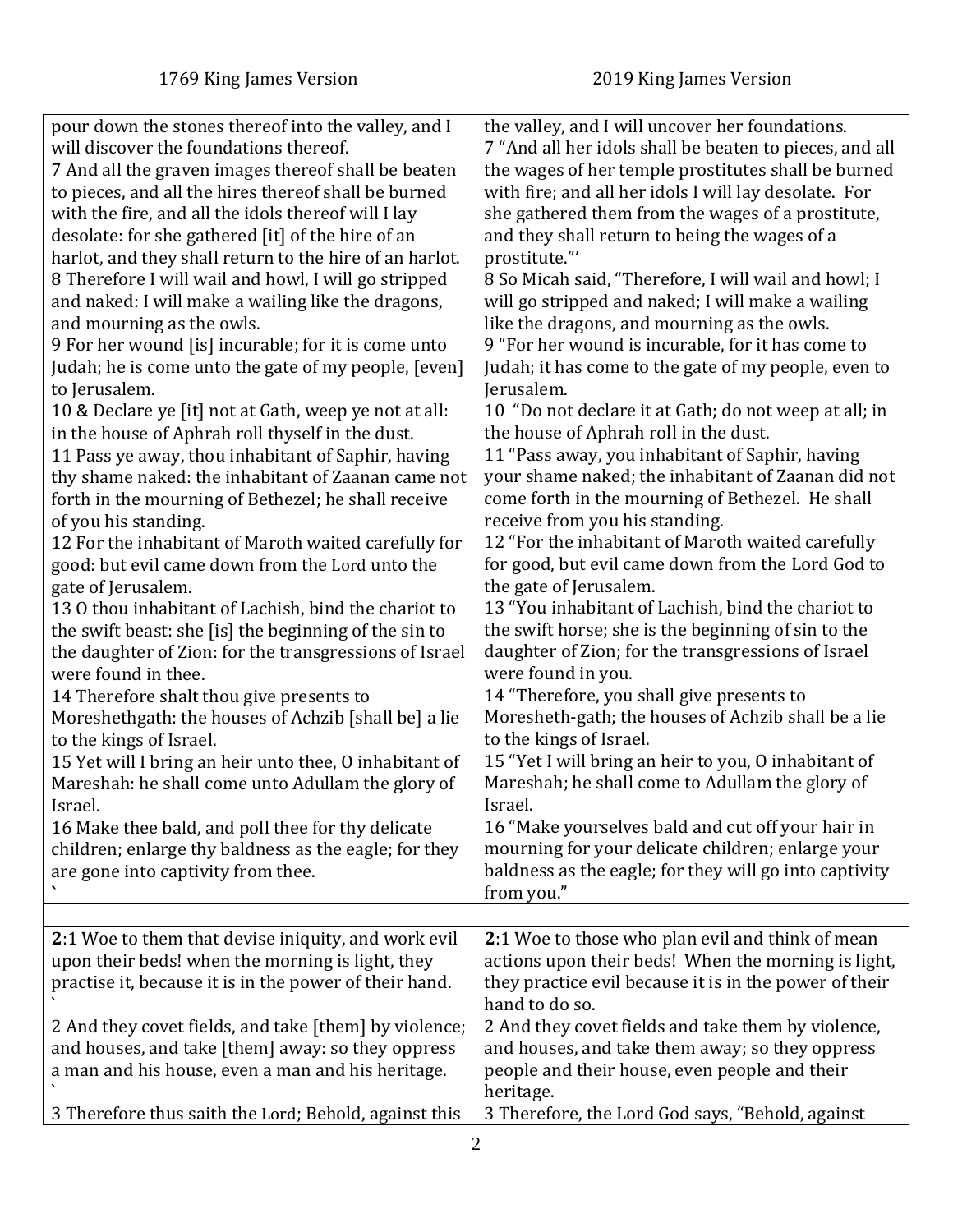<span id="page-2-0"></span>

| family do I devise an evil, from which ye shall not                  | your family I devise an evil, from which you shall      |
|----------------------------------------------------------------------|---------------------------------------------------------|
| remove your necks; neither shall ye go haughtily:                    | not remove your necks; nor shall you go haughtily.      |
| for this time [is] evil.                                             | For this time is evil."                                 |
| 4 & In that day shall [one] take up a parable against                | 4 In that day one shall take up a parable against you   |
| you, and lament with a doleful lamentation, [and]                    | and lament with a doleful lamentation and say, "We      |
| say, We be utterly spoiled: he hath changed the                      | are utterly spoiled. He has changed the portion of      |
| portion of my people: how hath he removed [it]                       | my people: He has removed it from me! Turning           |
| from me! turning away he hath divided our fields.                    | away He has divided our fields.                         |
| 5 Therefore thou shalt have none that shall cast a                   | 5 "Therefore, you shall have no one who shall set       |
| cord by lot in the congregation of the Lord.                         | boundary lines by lot in the congregation of the        |
|                                                                      | Lord God."                                              |
| 6 Prophesy ye not, [say they to them that]                           | 6 Do not prophesy, "they say to those who               |
| prophesy: they shall not prophesy to them, [that]                    | prophesy; they shall not prophesy to them so that       |
| they shall not take shame.                                           | they shall not be ashamed."                             |
| 7 & 0 [thou that art] named the house of Jacob, is                   | 7 0 you who are named the house of Jacob, is the        |
| the spirit of the Lord straitened? [are] these his                   | spirit of the Lord God limited? Are these His           |
| doings? do not my words do good to him that                          | doings? Do not His words do good to those who           |
| walketh uprightly?                                                   | walk uprightly?                                         |
| 8 Even of late my people is risen up as an enemy: ye                 | 8 The Lord God says, "Even of late My people have       |
| pull off the robe with the garment from them that                    | risen up as an enemy; you pull off the robe with the    |
| pass by securely as men averse from war.                             | garment from those who pass by securely as people       |
|                                                                      | returning alive from war.                               |
| 9 The women of my people have ye cast out from                       | 9 "The women of My people you have cast out from        |
| their pleasant houses; from their children have ye                   | their pleasant homes; you have taken away My            |
| taken away my glory for ever.                                        | glory forever from their children.                      |
| 10 Arise ye, and depart; for this [is] not [your] rest:              | 10 "Arise and depart; for this is not your rest;        |
| because it is polluted, it shall destroy [you], even                 | because it is polluted, it shall destroy you, even with |
| with a sore destruction.                                             | a sore destruction.                                     |
| 11 If a man walking in the spirit and falsehood do                   | 11 "If a person walking in the spirit and falsehood     |
| lie, [saying], I will prophesy unto thee of wine and of              | lies, saying, 'I will prophesy to you of wine and       |
| strong drink; he shall even be the prophet of this                   | strong drink,' this person shall be the prophet of      |
|                                                                      | this people.                                            |
| people.<br>12 & I will surely assemble, O Jacob, all of thee; I will | 12 "I will surely assemble, O Jacob, all of you; I will |
|                                                                      | surely gather the remnant of Israel; I will put them    |
| surely gather the remnant of Israel; I will put them                 | together as the sheep of Bozrah, as the flock in the    |
| together as the sheep of Bozrah, as the flock in the                 | midst of their fold. They shall make great noise        |
| midst of their fold: they shall make great noise by                  | because of the multitude of people.                     |
| reason of [the multitude of] men.                                    | 13 "The breaker has come up before them; they           |
| 13 The breaker is come up before them: they have                     |                                                         |
| broken up, and have passed through the gate, and                     | have broken up and have passed through the gate         |
| are gone out by it: and their king shall pass before                 | and have gone out by it. And their king shall pass      |
| them, and the Lord on the head of them.                              | before them and the Lord God at the head of them."      |
|                                                                      |                                                         |
| 3:1 And I said, Hear, I pray you, O heads of Jacob,                  | 3:1 And I Micah said, "Hear, I entreat you, O heads     |
| and ye princes of the house of Israel; [Is it] not for               | of Jacob, and you princes of the house of Israel. Is it |
| you to know judgment?                                                | not for you to know justice?                            |
| 2 Who hate the good, and love the evil; who pluck                    | 2 "You hate good and love evil; you pluck their skin    |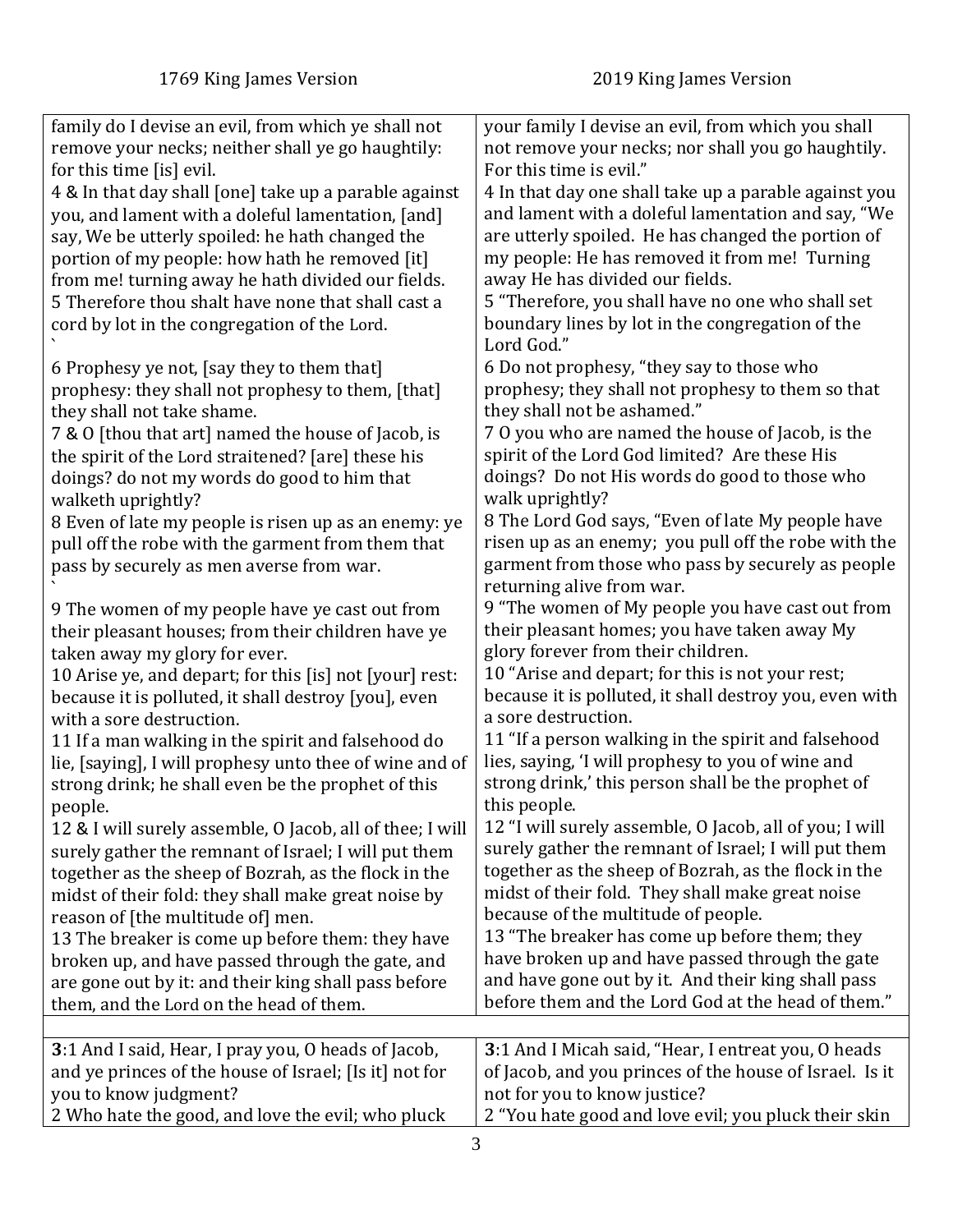<span id="page-3-0"></span>

| off their skin from off them, and their flesh from off | from off them and their flesh from off their bones.     |
|--------------------------------------------------------|---------------------------------------------------------|
| their bones;                                           | 3 "You also eat the flesh of my people and flay their   |
| 3 Who also eat the flesh of my people, and flay their  | skin from off them. And you shall break their bones     |
| skin from off them; and they break their bones, and    | and chop them in pieces as for the pot, and as flesh    |
| chop them in pieces, as for the pot, and as flesh      | within the caldron.                                     |
| within the caldron.                                    |                                                         |
|                                                        | 4 "Then you shall cry out to the Lord God, but He       |
| 4 Then shall they cry unto the Lord, but he will not   | will not hear you: He will even hide Himself from       |
| hear them: he will even hide his face from them at     | you at that time, as you have behaved yourselves ill    |
| that time, as they have behaved themselves ill in      | in your actions."                                       |
| their doings.                                          | 5 The Lord God says, "I am against the prophets that    |
| 5 & Thus saith the Lord concerning the prophets        | make My people err, that bite with their teeth, and     |
| that make my people err, that bite with their teeth,   | cry, 'Peace.' And the person who does not put what      |
| and cry, Peace; and he that putteth not into their     | they want into their mouths, they even prepare war      |
| mouths, they even prepare war against him.             | against.                                                |
| 6 Therefore night [shall be] unto you, that ye shall   | 6 "Therefore, it shall be night to you so that you      |
| not have a vision; and it shall be dark unto you, that | shall not have a vision; and it shall be dark to you so |
| ye shall not divine; and the sun shall go down over    | that you shall not divine. And the sun shall go down    |
| the prophets, and the day shall be dark over them.     | over you prophets, and the day shall be dark over       |
|                                                        | you."                                                   |
| 7 Then shall the seers be ashamed, and the diviners    | 7 Then the seers shall be ashamed and the diviners      |
| confounded: yea, they shall all cover their lips; for  | shall be confounded; yes, they shall all cover their    |
| [there is] no answer of God.                           | lips, for there is no answer to them from the Lord      |
|                                                        | God.                                                    |
| 8 & But truly I am full of power by the spirit of the  | 8 But truly I am full of power by the spirit of the     |
| Lord, and of judgment, and of might, to declare unto   | Lord God, and of justice, and of might to declare to    |
| Jacob his transgression, and to Israel his sin.        | Jacob his transgression and to Israel his sin.          |
| 9 Hear this, I pray you, ye heads of the house of      | 9 I Micah beg you, "Hear this, you heads of the         |
| Jacob, and princes of the house of Israel, that abhor  | house of Jacob, and princes of the house of Israel,     |
| judgment, and pervert all equity.                      | who abhor justice and pervert all equity.               |
| 10 They build up Zion with blood, and Jerusalem        | 10 "They build up Zion with blood and Jerusalem         |
| with iniquity.                                         | with iniquity.                                          |
| 11 The heads thereof judge for reward, and the         | 11 "Jerusalem's rulers judge for reward, and its        |
| priests thereof teach for hire, and the prophets       | priests teach for wages, and its prophets divine for    |
| thereof divine for money: yet will they lean upon      | money. Yet they will lean upon the Lord God and         |
| the Lord, and say, [Is] not the Lord among us? none    | say, 'Is not the Lord God among us? Therefore, no       |
| evil can come upon us.                                 | evil can come upon us.'                                 |
| 12 Therefore shall Zion for your sake be plowed [as]   | 12 "Therefore, Zion shall be plowed as a field for      |
| a field, and Jerusalem shall become heaps, and the     | your sakes, and Jerusalem shall become heaps. And       |
|                                                        | the mountain of the temple shall become like the        |
| mountain of the house as the high places of the        | high places of the forest.                              |
| forest.                                                |                                                         |
|                                                        |                                                         |
| 4:1 But in the last days it shall come to pass, [that] | 4:1 "But in the last days it shall come to pass that    |
| the mountain of the house of the Lord shall be         | the mountain of the temple of the Lord God shall be     |
| established in the top of the mountains, and it shall  | established on the top of the mountains. And it         |
| be exalted above the hills; and people shall flow      | shall be exalted above the hills; and people shall      |
| unto it.                                               | flow to it.                                             |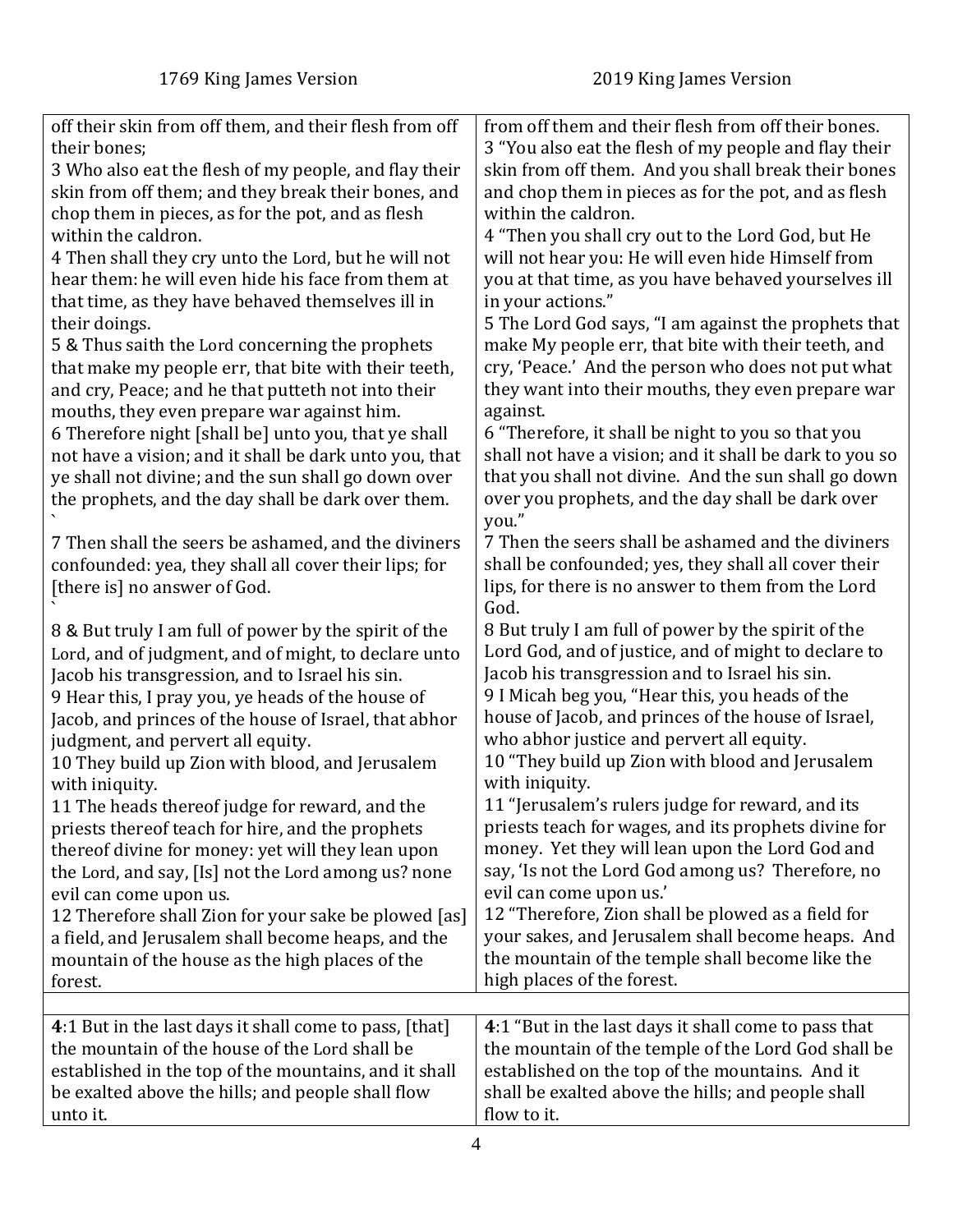| 2 And many nations shall come, and say, Come, and       | 2 "And many nations shall come and say, 'Come, and     |
|---------------------------------------------------------|--------------------------------------------------------|
| let us go up to the mountain of the Lord, and to the    | let us go up to the mountain of the Lord God and the   |
| house of the God of Jacob; and he will teach us of his  | temple of the Lord God of Jacob. And He will teach     |
| ways, and we will walk in his paths: for the law shall  | us of His ways, and we will walk in His paths. For     |
| go forth of Zion, and the word of the Lord from         | the law shall go forth from Zion and the word of God   |
| Jerusalem.                                              | from Jerusalem.'                                       |
|                                                         |                                                        |
| 3 & And he shall judge among many people, and           | 3 "And He shall judge among many people and            |
| rebuke strong nations afar off; and they shall beat     | rebuke strong nations far off, and they shall beat     |
| their swords into plowshares, and their spears into     | their swords into plowshares and their spears into     |
| pruninghooks: nation shall not lift up a sword          | pruning hooks. Nation shall not lift up a sword        |
| against nation, neither shall they learn war any        | against nation, nor shall they learn war anymore.      |
| more.                                                   | 4 "But all people shall sit under their grapevine and  |
| 4 But they shall sit every man under his vine and       | their fig tree; and no one shall make them afraid, for |
| under his fig tree; and none shall make [them]          | the God of hosts has spoken it.                        |
| afraid: for the mouth of the Lord of hosts hath         | 5 "For all people will walk in the name of their god,  |
| spoken [it].                                            | but we will walk in the name of God forever and        |
| 5 For all people will walk every one in the name of     | ever."                                                 |
| his god, and we will walk in the name of the Lord       | 6 God says, "In that day I will assemble her who is    |
| our God for ever and ever.                              | lame, and I will gather her who is driven out, and     |
| 6 In that day, saith the Lord, will I assemble her that | her whom I have afflicted.                             |
| halteth, and I will gather her that is driven out, and  | 7 "And I will make her who limps a remnant, and        |
| her that I have afflicted;                              | her who was cast far off a strong nation." And God     |
| 7 And I will make her that halted a remnant, and her    | will reign over them in Mount Zion from henceforth,    |
|                                                         | even forever.                                          |
| that was cast far off a strong nation: and the Lord     |                                                        |
| shall reign over them in mount Zion from                | 8 And you, O tower of the flock, the stronghold of     |
| henceforth, even for ever.                              | the daughter of Zion, to you it shall come, even the   |
| 8 & And thou, O tower of the flock, the strong hold     | first dominion. The kingdom shall come to the          |
| of the daughter of Zion, unto thee shall it come, even  | daughter of Jerusalem.                                 |
| the first dominion; the kingdom shall come to the       | 9 Why do you cry out aloud now? Is there no king       |
| daughter of Jerusalem.                                  | in you? Has your counselor perished? For pangs         |
| 9 Now why dost thou cry out aloud? [is there] no        | have taken hold of you as if you were a woman          |
| king in thee? is thy counsellor perished? for pangs     | giving birth.                                          |
| have taken thee as a woman in travail.                  | 10 Be in pain, and labor to bring forth, O daughter of |
| 10 Be in pain, and labour to bring forth, O daughter    | Zion, like a woman giving birth; for you shall go      |
| of Zion, like a woman in travail: for now shalt thou    | forth out of the city now, and you shall dwell in the  |
| go forth out of the city, and thou shalt dwell in the   | field. And you shall go even to Babylon. There you     |
| field, and thou shalt go [even] to Babylon; there       | shall be delivered; there God shall redeem you from    |
| shalt thou be delivered; there the Lord shall redeem    | the hand of your enemies.                              |
| thee from the hand of thine enemies.                    | 11 Now also many nations are gathered against you,     |
| 11 & Now also many nations are gathered against         | who say, "Let her be defiled, and let our eye look     |
|                                                         | upon Zion."                                            |
| thee, that say, Let her be defiled, and let our eye     | 12 But they do not know the thoughts of the Lord       |
| look upon Zion.                                         | God; nor do they understand His counsel; for He        |
| 12 But they know not the thoughts of the Lord,          |                                                        |
| neither understand they his counsel: for he shall       | shall gather them as sheaves onto the floor.           |
| gather them as the sheaves into the floor.              | 13 Arise and thresh, O daughter of Zion; for I will    |
| 13 Arise and thresh, O daughter of Zion: for I will     | make your horn iron, and I will make your hoofs        |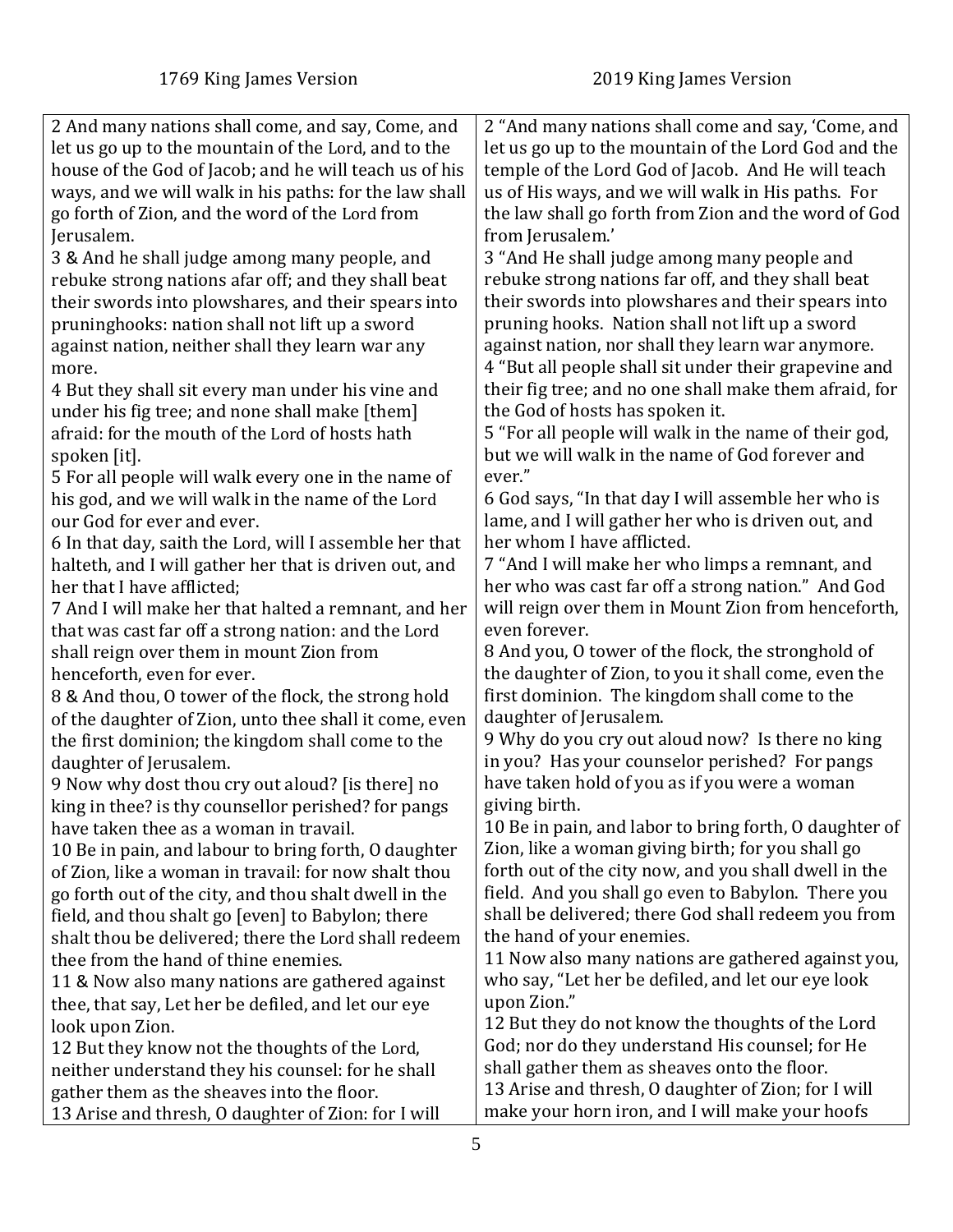<span id="page-5-0"></span>

| make thine horn iron, and I will make thy hoofs                                                           | bronze; and you shall beat in pieces many people.                                                   |
|-----------------------------------------------------------------------------------------------------------|-----------------------------------------------------------------------------------------------------|
| brass: and thou shalt beat in pieces many people:                                                         | And I will consecrate their gain to the Lord God and                                                |
| and I will consecrate their gain unto the Lord, and                                                       | their substance to the Lord God of the whole earth.                                                 |
| their substance unto the Lord of the whole earth.                                                         |                                                                                                     |
|                                                                                                           |                                                                                                     |
| 5:1 Now gather thyself in troops, 0 daughter of                                                           | 5:1 Now gather yourself in troops, O daughter of                                                    |
| troops: he hath laid siege against us: they shall                                                         | Zion; the enemy has laid siege against us; they shall                                               |
| smite the judge of Israel with a rod upon the cheek.                                                      | strike down the ruler of Israel with a rod upon the                                                 |
|                                                                                                           | cheek.                                                                                              |
| 2 But thou, Bethlehem Ephratah, [though] thou be                                                          | 2 The Lord says, "But you, Bethlehem Ephratah,                                                      |
| little among the thousands of Judah, [yet] out of                                                         | though you are little among the thousands of Judah,                                                 |
| thee shall he come forth unto me [that is] to be ruler                                                    | yet out of you the man shall come forth to Me who is                                                |
| in Israel; whose goings forth [have been] from of                                                         | to be ruler in Israel. His goings forth have been                                                   |
| old, from everlasting.                                                                                    | from of old, from everlasting. <sup>1</sup>                                                         |
| 3 Therefore will he give them up, until the time                                                          | 3 "Therefore, He will give them up until the time                                                   |
| [that] she which travaileth hath brought forth: then<br>the remnant of his brethren shall return unto the | that the woman in labor has brought forth her son.<br>Then the Israelites who are in exile shall be |
| children of Israel.                                                                                       | reunited with their fellow Hebrews in Israel.                                                       |
| 4 & And he shall stand and feed in the strength of                                                        | 4 "And he shall stand and feed in the strength of the                                               |
| the Lord, in the majesty of the name of the Lord his                                                      | Lord God, in the majesty of the name of the Lord his                                                |
| God; and they shall abide: for now shall he be great                                                      | God. And they shall abide, for then he shall be great                                               |
| unto the ends of the earth.                                                                               | to the ends of the earth.                                                                           |
| 5 And this [man] shall be the peace, when the                                                             | 5 "And this man shall bring peace. When the                                                         |
| Assyrian shall come into our land: and when he                                                            | Assyrian shall come into our land and when the                                                      |
| shall tread in our palaces, then shall we raise                                                           | Assyrian shall tread in our palaces, then we shall                                                  |
| against him seven shepherds, and eight principal                                                          | raise against him seven shepherds and eight                                                         |
| men.                                                                                                      | principal people.                                                                                   |
| 6 And they shall waste the land of Assyria with the                                                       | 6 "And they shall waste the land of Assyria with the                                                |
| sword, and the land of Nimrod in the entrances                                                            | sword and the land of Nimrod in its entrances.                                                      |
| thereof: thus shall he deliver [us] from the Assyrian,                                                    | Thus our leaders shall deliver us from the Assyrian                                                 |
| when he cometh into our land, and when he                                                                 | when the Assyrian comes into our land and when he                                                   |
| treadeth within our borders.                                                                              | treads within our borders.                                                                          |
| 7 And the remnant of Jacob shall be in the midst of                                                       | 7 "And the remnant of Jacob shall be in the midst of                                                |
| many people as a dew from the Lord, as the showers                                                        | many people like dew from the Lord God, like the                                                    |
| upon the grass, that tarrieth not for man, nor                                                            | showers upon the grass that do not tarry for                                                        |
| waiteth for the sons of men.                                                                              | humanity nor wait for the children of mortals.                                                      |
| 8 & And the remnant of Jacob shall be among the                                                           | 8 "And the remnant of Jacob shall be among the                                                      |
| Gentiles in the midst of many people as a lion                                                            | Gentiles in the midst of many people like a lion                                                    |
| among the beasts of the forest, as a young lion                                                           | among the animals of the forest, like a young lion                                                  |
| among the flocks of sheep: who, if he go through,                                                         | among the flocks of sheep, which, if he goes                                                        |
| both treadeth down, and teareth in pieces, and none                                                       | through, both treads down and tears in pieces. And                                                  |
| can deliver.                                                                                              | no one can deliver from him.                                                                        |
| 9 Thine hand shall be lifted up upon thine                                                                | 9 "Judah, your hand shall be lifted up upon your                                                    |
| adversaries, and all thine enemies shall be cut off.                                                      | adversaries, and all your enemies shall be cut off."                                                |
| 10 And it shall come to pass in that day, saith the                                                       | 10 The Lord God says to the land of Israel, "It shall                                               |
| Lord, that I will cut off thy horses out of the midst of                                                  | come to pass in that day that I will cut off your                                                   |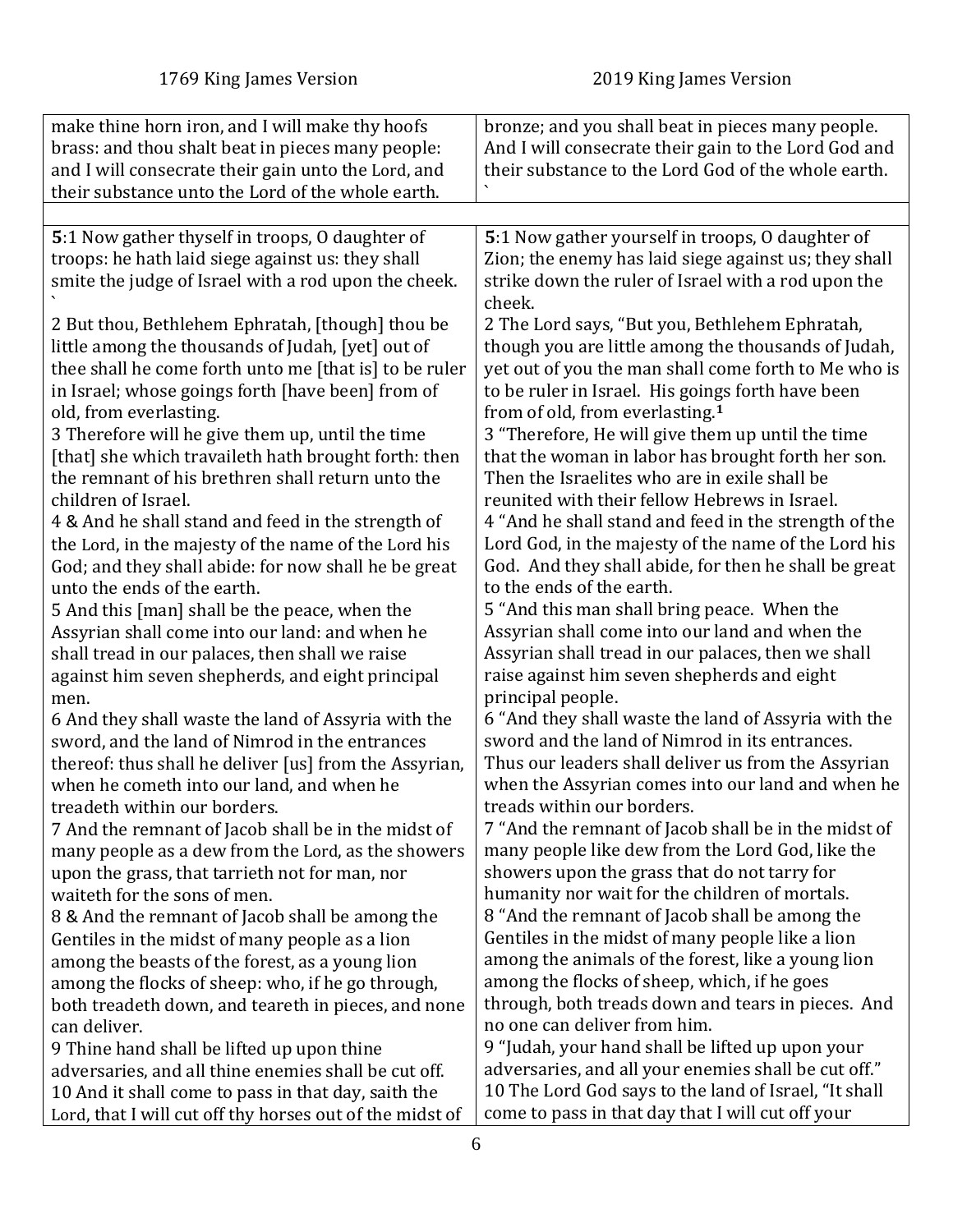<span id="page-6-0"></span>

| thee, and I will destroy thy chariots:<br>horses out of the midst of you, and I will destroy                          |  |
|-----------------------------------------------------------------------------------------------------------------------|--|
| your chariots.                                                                                                        |  |
| 11 "And I will cut off the cities of your land and<br>11 And I will cut off the cities of thy land, and throw         |  |
| down all thy strong holds:<br>throw down all your strongholds.                                                        |  |
| 12 And I will cut off witchcrafts out of thine hand;<br>12 "And I will cut off witchcrafts out of your hand,          |  |
| and thou shalt have no [more] soothsayers:<br>and you shall have no more soothsayers.                                 |  |
| 13 Thy graven images also will I cut off, and thy<br>13 "Also your idols I will cut off and your standing             |  |
| standing images out of the midst of thee; and thou<br>images out of the midst of you, and you shall not               |  |
| worship anymore the work of your hands.<br>shalt no more worship the work of thine hands.                             |  |
| 14 And I will pluck up thy groves out of the midst of<br>14 "And I will pluck up your groves out of the midst         |  |
| thee: so will I destroy thy cities.<br>of you; so I will destroy your cities.                                         |  |
| 15 And I will execute vengeance in anger and fury<br>15 "And I will execute vengeance in anger and fury               |  |
| upon the heathen, such as they have not heard.<br>upon the heathen such as they have not heard."                      |  |
|                                                                                                                       |  |
| 6:1 Hear ye now what the Lord saith; Arise, contend<br>6:1 Hear now what the Lord God says, "Arise,                   |  |
| contend before the mountains and let the hills hear<br>thou before the mountains, and let the hills hear thy          |  |
| voice.<br>your voice.                                                                                                 |  |
| 2 Hear ye, O mountains, the Lord'S controversy, and<br>2 "Hear, O mountains, and you strong foundations               |  |
| ye strong foundations of the earth: for the Lord hath<br>of the earth the Lord God's controversy; for the             |  |
| a controversy with his people, and he will plead<br>Lord God has a controversy with His people, and He                |  |
| with Israel.<br>will plead with Israel.                                                                               |  |
| 3 "O My people, what have I done to you? And in<br>30 my people, what have I done unto thee? and                      |  |
| wherein have I wearied thee? testify against me.<br>what have I wearied you that causes you to testify<br>against Me? |  |
| 4 For I brought thee up out of the land of Egypt, and<br>4 "For I brought you up out of the land of Egypt and         |  |
| redeemed thee out of the house of servants; and I<br>redeemed you out of the house of servants; and I                 |  |
| sent before thee Moses, Aaron, and Miriam.<br>sent before you Moses, Aaron, and Miriam.                               |  |
| 50 my people, remember now what Balak king of<br>5 "O My people, remember now what Balak king of                      |  |
| Moab consulted, and what Balaam the son of Beor<br>Moab conspired to do, and what Balaam the son of                   |  |
| answered him from Shittim unto Gilgal; that ye may<br>Beor answered him from Shittim to Gilgal so that                |  |
| know the righteousness of the Lord.<br>you may know the righteousness of the Lord God."                               |  |
| 6 & Wherewith shall I come before the Lord, [and]<br>6 With what shall I Micah come before God, and                   |  |
| bow myself before the high God? Shall I come<br>bow myself before the high God? shall I come before                   |  |
| before Him with burnt offerings, with calves of a<br>him with burnt offerings, with calves of a year old?             |  |
| year old? No!                                                                                                         |  |
| 7 Will God be pleased with thousands of rams, or<br>7 Will the Lord be pleased with thousands of rams,                |  |
| with ten thousands of rivers of olive oil? Shall I give<br>[or] with ten thousands of rivers of oil? shall I give     |  |
| my firstborn for my transgression, the fruit of my<br>my firstborn [for] my transgression, the fruit of my            |  |
| body for the sin of my soul? No!<br>body [for] the sin of my soul?                                                    |  |
| 8 He has shown you people what is good. And what<br>8 He hath shewed thee, 0 man, what [is] good; and                 |  |
| does God require of you, except to act justly, and to<br>what doth the Lord require of thee, but to do justly,        |  |
| love mercy, and to walk humbly with God?<br>and to love mercy, and to walk humbly with thy                            |  |
| 9 The Lord God's voice cries out to the city, and the<br>God?                                                         |  |
| sage shall see Your name; know the rod and who<br>9 The Lord'S voice crieth unto the city, and [the man               |  |
| of] wisdom shall see thy name: hear ye the rod, and<br>has appointed it.                                              |  |
| 10 "Are there yet the treasures of wickedness in the<br>who hath appointed it.                                        |  |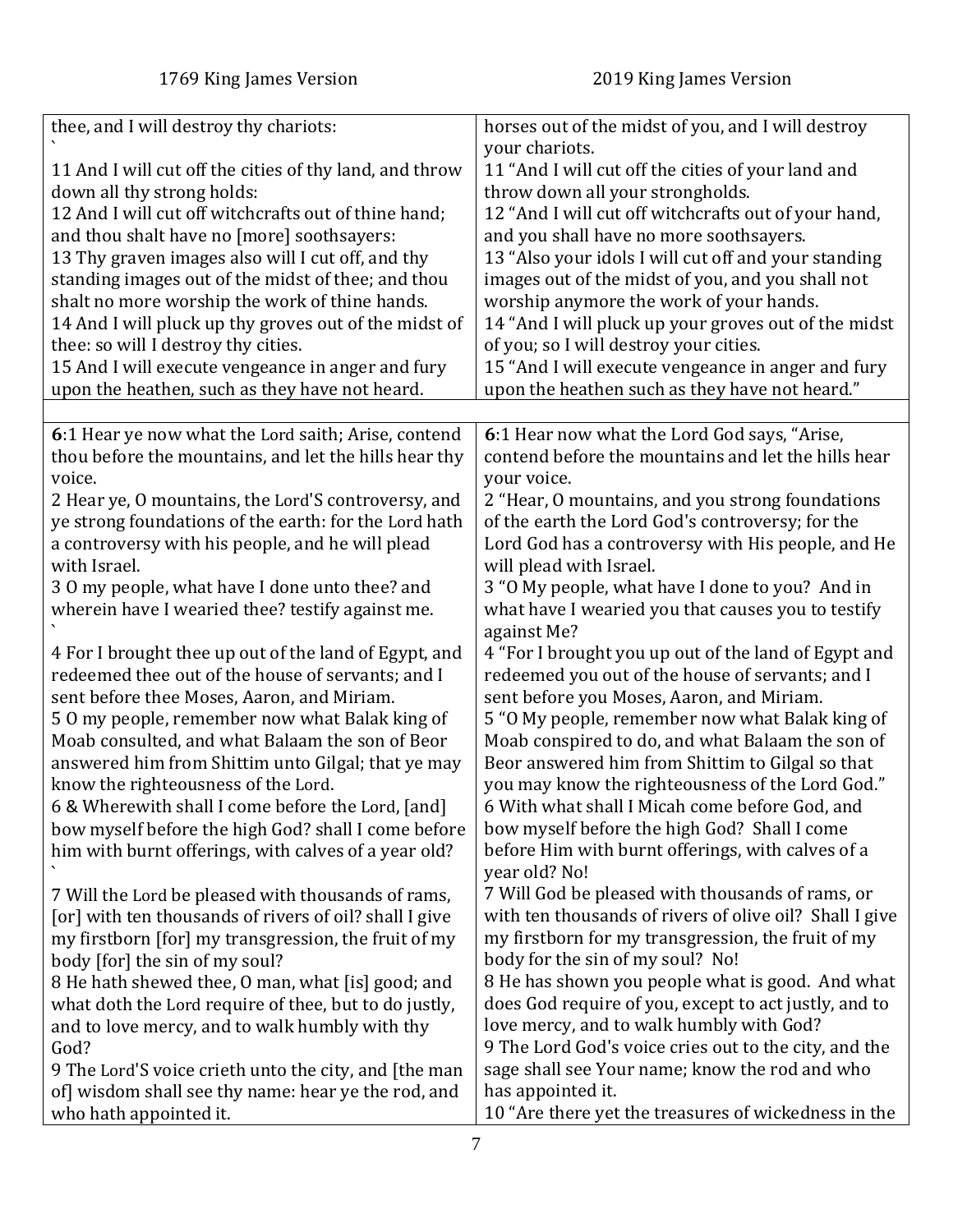<span id="page-7-0"></span>

| 10 & Are there yet the treasures of wickedness in                             | houses of the wicked, and the scant measure that is                                        |
|-------------------------------------------------------------------------------|--------------------------------------------------------------------------------------------|
| the house of the wicked, and the scant measure                                | abominable?                                                                                |
| [that is] abominable?                                                         | 11 "Shall I the Lord God count those pure who have                                         |
| 11 Shall I count [them] pure with the wicked                                  | wicked balances and a bag of deceitful weights?                                            |
| balances, and with the bag of deceitful weights?                              | 12 "For the rich people are full of violence, and the                                      |
| 12 For the rich men thereof are full of violence, and                         | inhabitants of Jerusalem have spoken lies; and their                                       |
| the inhabitants thereof have spoken lies, and their                           | tongues are deceitful in their mouths.                                                     |
| tongue [is] deceitful in their mouth.                                         | 13 "Therefore, I will also make you sick in smiting                                        |
| 13 Therefore also will I make [thee] sick in smiting                          | you, in making you desolate because of your sins.                                          |
| thee, in making [thee] desolate because of thy sins.                          | 14 "You shall eat but not be satisfied, and your                                           |
| 14 Thou shalt eat, but not be satisfied; and thy                              | casting down shall be in the midst of you; and you                                         |
| casting down [shall be] in the midst of thee; and                             | shall take hold but shall not deliver. And that which                                      |
| thou shalt take hold, but shalt not deliver; and [that]                       | you deliver, I will give up to the sword.                                                  |
| which thou deliverest will I give up to the sword.                            | 15 "You shall sow, but you shall not reap; you shall                                       |
| 15 Thou shalt sow, but thou shalt not reap; thou                              | tread the olives, but you shall not anoint yourself                                        |
| shalt tread the olives, but thou shalt not anoint thee                        | with olive oil. And you shall make sweet wine but                                          |
| with oil; and sweet wine, but shalt not drink wine.                           | shall not drink it.                                                                        |
| 16 & For the statutes of Omri are kept, and all the                           | 16 "For the statutes of Omri are kept and all the                                          |
| works of the house of Ahab, and ye walk in their                              | works of the house of Ahab. And you walk in their                                          |
| counsels; that I should make thee a desolation, and                           | counsels so that I should make you a desolation, and                                       |
| the inhabitants thereof an hissing: therefore ye shall                        | the inhabitants of Jerusalem a hissing. Therefore,                                         |
| bear the reproach of my people.                                               | you shall bear the reproach of people everywhere."                                         |
|                                                                               |                                                                                            |
|                                                                               |                                                                                            |
| 7:1 Woe is me! for I am as when they have gathered                            | 7:1 Woe is me! For I Micah am as when they have                                            |
| the summer fruits, as the grapegleanings of the                               | gathered the summer fruits, as the gleanings of the                                        |
| vintage: [there is] no cluster to eat: my soul desired                        | grapes of the vintage; there is no cluster to eat. My                                      |
| the firstripe fruit.                                                          | soul desires the first-ripe fruit.                                                         |
| 2 The good [man] is perished out of the earth: and                            | 2 The good person perishes out of the earth; and                                           |
| [there is] none upright among men: they all lie in                            | there is no one upright among people: they all lie in                                      |
| wait for blood; they hunt every man his brother                               | wait for blood; all people hunt their neighbors with                                       |
| with a net.                                                                   | a net.                                                                                     |
| 3 & That they may do evil with both hands                                     | 3 That they may do evil with both hands earnestly,                                         |
| earnestly, the prince asketh, and the judge [asketh]                          | the prince asks and the judge asks for a bribe. And                                        |
| for a reward; and the great [man], he uttereth his                            | the great man utters his evil desire; so they conspire                                     |
| mischievous desire: so they wrap it up.                                       | together.                                                                                  |
| 4 The best of them [is] as a brier: the most upright                          | 4 The best of them is as a brier; the most upright is                                      |
| [is sharper] than a thorn hedge: the day of thy                               | sharper than a thorn hedge; the day of your sentinel                                       |
| watchmen [and] thy visitation cometh; now shall be                            | and your visitation comes; now shall be their                                              |
| their perplexity.                                                             | perplexity.                                                                                |
| 5 & Trust ye not in a friend, put ye not confidence in                        | 5 Do not trust in a friend; do not put your                                                |
| a guide: keep the doors of thy mouth from her that                            | confidence in a guide; be careful what you say to her                                      |
| lieth in thy bosom.                                                           | who lies in your bosom.                                                                    |
| 6 For the son dishonoureth the father, the daughter                           | 6 For the son dishonors the father; the daughter                                           |
| riseth up against her mother, the daughter in law                             | rises up against her mother; the daughter-in-law is                                        |
| against her mother in law; a man's enemies [are]<br>the men of his own house. | against her mother-in-law; a person's enemies are<br>the people of the person's own house. |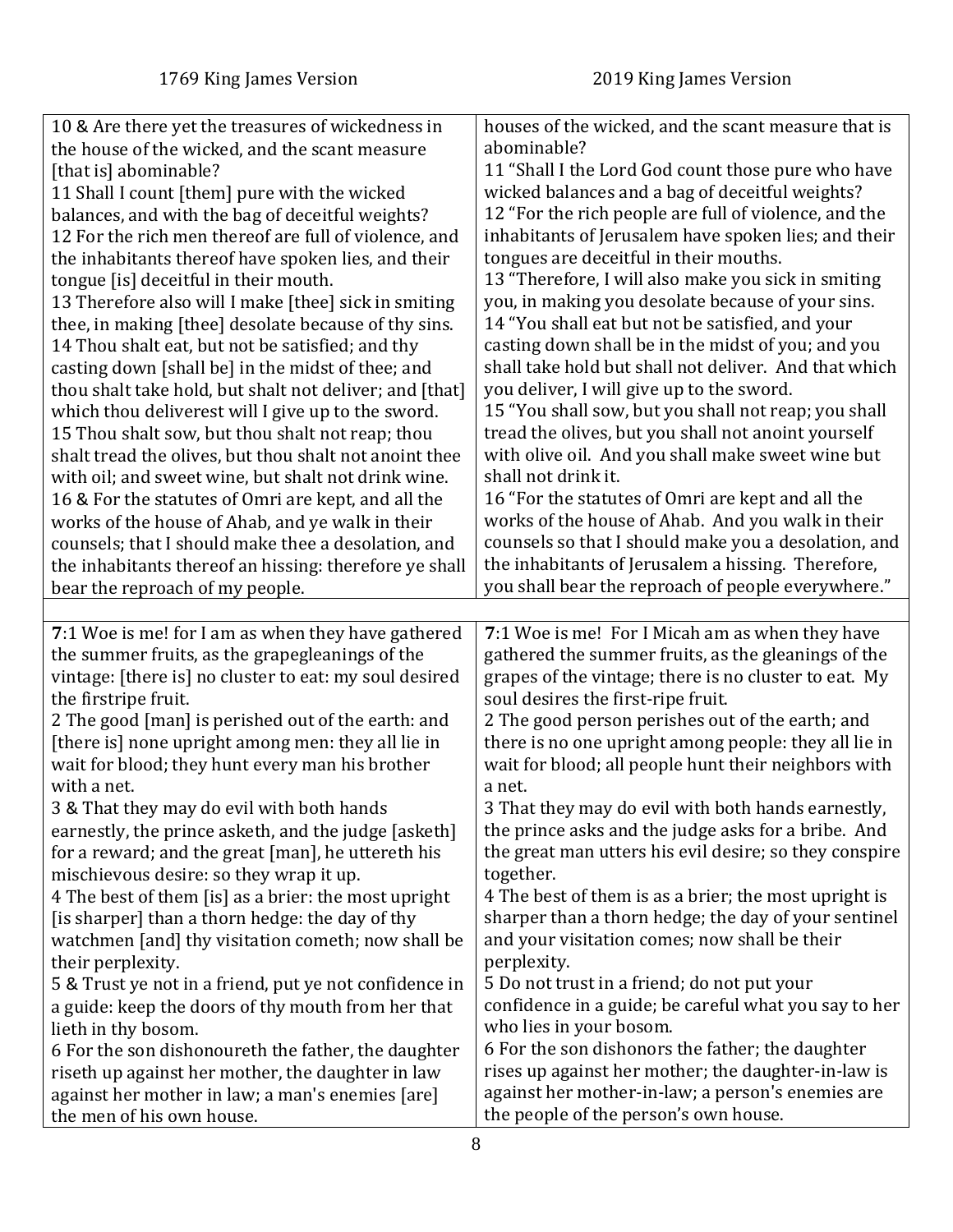| the God of my salvation: my God will hear me.<br>God of my salvation; God will hear me.<br>8 & Rejoice not against me, O mine enemy: when I<br>8 Do not rejoice against me, my enemy; for when I<br>fall, I shall arise; when I sit in darkness, the Lord<br>fall, I shall arise; when I sit in darkness, God shall be<br>a light to me.<br>[shall be] a light unto me.<br>9 I will bear the indignation of the Lord, because I<br>9 I will bear the indignation of the Lord God because<br>I have sinned against Him, until he pleads my cause<br>have sinned against him, until he plead my cause,<br>and executes judgment for me. He will bring me<br>and execute judgment for me: he will bring me forth<br>forth to the light, and I shall behold His<br>to the light, [and] I shall behold his righteousness.<br>righteousness.<br>10 Then the person who is my enemy shall see it,<br>10 Then [she that is] mine enemy shall see [it], and<br>and shame shall cover the person who said to me,<br>shame shall cover her which said unto me, Where is<br>"Where is your God?" My eyes shall behold the<br>the Lord thy God? mine eyes shall behold her: now<br>person who is my enemy; now this person shall be<br>shall she be trodden down as the mire of the streets.<br>trampled down as the mire of the streets.<br>11 In the day, O Jerusalem, that your walls are to be<br>11 [In] the day that thy walls are to be built, [in]<br>built, in that day the decree shall be far removed.<br>that day shall the decree be far removed.<br>12 In that day your people shall come to you from<br>12 [In] that day [also] he shall come even to thee<br>Assyria, and from the fortified cities, and from the<br>from Assyria, and [from] the fortified cities, and<br>fortress even to the river, and from sea to sea, and<br>from the fortress even to the river, and from sea to<br>from mountain to mountain.<br>sea, and [from] mountain to mountain.<br>13 Notwithstanding this, the land shall be desolate<br>13 Notwithstanding the land shall be desolate<br>for those who dwell on it because of the fruit of<br>because of them that dwell therein, for the fruit of<br>their doings.<br>their doings.<br>14 Lord God, feed Your people with Your rod, the<br>14 & Feed thy people with thy rod, the flock of thine<br>flock of Your heritage, which dwell solitarily in the<br>heritage, which dwell solitarily [in] the wood, in the<br>wood, in the midst of Carmel. Let them feed in<br>midst of Carmel: let them feed [in] Bashan and<br>Bashan and Gilead as in the days of old.<br>Gilead, as in the days of old.<br>15 According to the days of our coming out of the<br>15 According to the days of thy coming out of the<br>land of Egypt, show us Your marvelous works.<br>land of Egypt will I shew unto him marvellous<br>16 The nations shall see and be confounded despite<br>[things].<br>all their might; they shall lay their hand upon their<br>16 & The nations shall see and be confounded at all<br>mouth; their ears shall be deaf.<br>their might: they shall lay [their] hand upon [their]<br>17 They shall lick the dust like a serpent; they shall<br>mouth, their ears shall be deaf.<br>move out of their holes like worms of the earth.<br>17 They shall lick the dust like a serpent, they shall<br>They shall be be in awe of the Lord our God, and<br>move out of their holes like worms of the earth:<br>shall be in awe because of You.<br>they shall be afraid of the Lord our God, and shall<br>18 Who is a Lord God like You, that pardons<br>fear because of thee.<br>iniquity, and overlooks the transgressions of the<br>18 Who [is] a God like unto thee, that pardoneth | 7 Therefore I will look unto the Lord; I will wait for | 7 Therefore, I will look to God; I will wait for the |
|--------------------------------------------------------------------------------------------------------------------------------------------------------------------------------------------------------------------------------------------------------------------------------------------------------------------------------------------------------------------------------------------------------------------------------------------------------------------------------------------------------------------------------------------------------------------------------------------------------------------------------------------------------------------------------------------------------------------------------------------------------------------------------------------------------------------------------------------------------------------------------------------------------------------------------------------------------------------------------------------------------------------------------------------------------------------------------------------------------------------------------------------------------------------------------------------------------------------------------------------------------------------------------------------------------------------------------------------------------------------------------------------------------------------------------------------------------------------------------------------------------------------------------------------------------------------------------------------------------------------------------------------------------------------------------------------------------------------------------------------------------------------------------------------------------------------------------------------------------------------------------------------------------------------------------------------------------------------------------------------------------------------------------------------------------------------------------------------------------------------------------------------------------------------------------------------------------------------------------------------------------------------------------------------------------------------------------------------------------------------------------------------------------------------------------------------------------------------------------------------------------------------------------------------------------------------------------------------------------------------------------------------------------------------------------------------------------------------------------------------------------------------------------------------------------------------------------------------------------------------------------------------------------------------------------------------------------------------------------------------------------------------------------------------------------------------------------------------------------------------------------------------------------------------------------------------------------------------------------------------------------------------------------------------------------------------------------------------------------------------------------------------------------------------------------------------------------------------------------------------------------------------------------------------------------------------------------------------------------------------------------------------------------------------------------------------------------------------------------------|--------------------------------------------------------|------------------------------------------------------|
|                                                                                                                                                                                                                                                                                                                                                                                                                                                                                                                                                                                                                                                                                                                                                                                                                                                                                                                                                                                                                                                                                                                                                                                                                                                                                                                                                                                                                                                                                                                                                                                                                                                                                                                                                                                                                                                                                                                                                                                                                                                                                                                                                                                                                                                                                                                                                                                                                                                                                                                                                                                                                                                                                                                                                                                                                                                                                                                                                                                                                                                                                                                                                                                                                                                                                                                                                                                                                                                                                                                                                                                                                                                                                                                                      |                                                        |                                                      |
|                                                                                                                                                                                                                                                                                                                                                                                                                                                                                                                                                                                                                                                                                                                                                                                                                                                                                                                                                                                                                                                                                                                                                                                                                                                                                                                                                                                                                                                                                                                                                                                                                                                                                                                                                                                                                                                                                                                                                                                                                                                                                                                                                                                                                                                                                                                                                                                                                                                                                                                                                                                                                                                                                                                                                                                                                                                                                                                                                                                                                                                                                                                                                                                                                                                                                                                                                                                                                                                                                                                                                                                                                                                                                                                                      |                                                        |                                                      |
|                                                                                                                                                                                                                                                                                                                                                                                                                                                                                                                                                                                                                                                                                                                                                                                                                                                                                                                                                                                                                                                                                                                                                                                                                                                                                                                                                                                                                                                                                                                                                                                                                                                                                                                                                                                                                                                                                                                                                                                                                                                                                                                                                                                                                                                                                                                                                                                                                                                                                                                                                                                                                                                                                                                                                                                                                                                                                                                                                                                                                                                                                                                                                                                                                                                                                                                                                                                                                                                                                                                                                                                                                                                                                                                                      |                                                        |                                                      |
|                                                                                                                                                                                                                                                                                                                                                                                                                                                                                                                                                                                                                                                                                                                                                                                                                                                                                                                                                                                                                                                                                                                                                                                                                                                                                                                                                                                                                                                                                                                                                                                                                                                                                                                                                                                                                                                                                                                                                                                                                                                                                                                                                                                                                                                                                                                                                                                                                                                                                                                                                                                                                                                                                                                                                                                                                                                                                                                                                                                                                                                                                                                                                                                                                                                                                                                                                                                                                                                                                                                                                                                                                                                                                                                                      |                                                        |                                                      |
|                                                                                                                                                                                                                                                                                                                                                                                                                                                                                                                                                                                                                                                                                                                                                                                                                                                                                                                                                                                                                                                                                                                                                                                                                                                                                                                                                                                                                                                                                                                                                                                                                                                                                                                                                                                                                                                                                                                                                                                                                                                                                                                                                                                                                                                                                                                                                                                                                                                                                                                                                                                                                                                                                                                                                                                                                                                                                                                                                                                                                                                                                                                                                                                                                                                                                                                                                                                                                                                                                                                                                                                                                                                                                                                                      |                                                        |                                                      |
|                                                                                                                                                                                                                                                                                                                                                                                                                                                                                                                                                                                                                                                                                                                                                                                                                                                                                                                                                                                                                                                                                                                                                                                                                                                                                                                                                                                                                                                                                                                                                                                                                                                                                                                                                                                                                                                                                                                                                                                                                                                                                                                                                                                                                                                                                                                                                                                                                                                                                                                                                                                                                                                                                                                                                                                                                                                                                                                                                                                                                                                                                                                                                                                                                                                                                                                                                                                                                                                                                                                                                                                                                                                                                                                                      |                                                        |                                                      |
|                                                                                                                                                                                                                                                                                                                                                                                                                                                                                                                                                                                                                                                                                                                                                                                                                                                                                                                                                                                                                                                                                                                                                                                                                                                                                                                                                                                                                                                                                                                                                                                                                                                                                                                                                                                                                                                                                                                                                                                                                                                                                                                                                                                                                                                                                                                                                                                                                                                                                                                                                                                                                                                                                                                                                                                                                                                                                                                                                                                                                                                                                                                                                                                                                                                                                                                                                                                                                                                                                                                                                                                                                                                                                                                                      |                                                        |                                                      |
|                                                                                                                                                                                                                                                                                                                                                                                                                                                                                                                                                                                                                                                                                                                                                                                                                                                                                                                                                                                                                                                                                                                                                                                                                                                                                                                                                                                                                                                                                                                                                                                                                                                                                                                                                                                                                                                                                                                                                                                                                                                                                                                                                                                                                                                                                                                                                                                                                                                                                                                                                                                                                                                                                                                                                                                                                                                                                                                                                                                                                                                                                                                                                                                                                                                                                                                                                                                                                                                                                                                                                                                                                                                                                                                                      |                                                        |                                                      |
|                                                                                                                                                                                                                                                                                                                                                                                                                                                                                                                                                                                                                                                                                                                                                                                                                                                                                                                                                                                                                                                                                                                                                                                                                                                                                                                                                                                                                                                                                                                                                                                                                                                                                                                                                                                                                                                                                                                                                                                                                                                                                                                                                                                                                                                                                                                                                                                                                                                                                                                                                                                                                                                                                                                                                                                                                                                                                                                                                                                                                                                                                                                                                                                                                                                                                                                                                                                                                                                                                                                                                                                                                                                                                                                                      |                                                        |                                                      |
|                                                                                                                                                                                                                                                                                                                                                                                                                                                                                                                                                                                                                                                                                                                                                                                                                                                                                                                                                                                                                                                                                                                                                                                                                                                                                                                                                                                                                                                                                                                                                                                                                                                                                                                                                                                                                                                                                                                                                                                                                                                                                                                                                                                                                                                                                                                                                                                                                                                                                                                                                                                                                                                                                                                                                                                                                                                                                                                                                                                                                                                                                                                                                                                                                                                                                                                                                                                                                                                                                                                                                                                                                                                                                                                                      |                                                        |                                                      |
|                                                                                                                                                                                                                                                                                                                                                                                                                                                                                                                                                                                                                                                                                                                                                                                                                                                                                                                                                                                                                                                                                                                                                                                                                                                                                                                                                                                                                                                                                                                                                                                                                                                                                                                                                                                                                                                                                                                                                                                                                                                                                                                                                                                                                                                                                                                                                                                                                                                                                                                                                                                                                                                                                                                                                                                                                                                                                                                                                                                                                                                                                                                                                                                                                                                                                                                                                                                                                                                                                                                                                                                                                                                                                                                                      |                                                        |                                                      |
|                                                                                                                                                                                                                                                                                                                                                                                                                                                                                                                                                                                                                                                                                                                                                                                                                                                                                                                                                                                                                                                                                                                                                                                                                                                                                                                                                                                                                                                                                                                                                                                                                                                                                                                                                                                                                                                                                                                                                                                                                                                                                                                                                                                                                                                                                                                                                                                                                                                                                                                                                                                                                                                                                                                                                                                                                                                                                                                                                                                                                                                                                                                                                                                                                                                                                                                                                                                                                                                                                                                                                                                                                                                                                                                                      |                                                        |                                                      |
|                                                                                                                                                                                                                                                                                                                                                                                                                                                                                                                                                                                                                                                                                                                                                                                                                                                                                                                                                                                                                                                                                                                                                                                                                                                                                                                                                                                                                                                                                                                                                                                                                                                                                                                                                                                                                                                                                                                                                                                                                                                                                                                                                                                                                                                                                                                                                                                                                                                                                                                                                                                                                                                                                                                                                                                                                                                                                                                                                                                                                                                                                                                                                                                                                                                                                                                                                                                                                                                                                                                                                                                                                                                                                                                                      |                                                        |                                                      |
|                                                                                                                                                                                                                                                                                                                                                                                                                                                                                                                                                                                                                                                                                                                                                                                                                                                                                                                                                                                                                                                                                                                                                                                                                                                                                                                                                                                                                                                                                                                                                                                                                                                                                                                                                                                                                                                                                                                                                                                                                                                                                                                                                                                                                                                                                                                                                                                                                                                                                                                                                                                                                                                                                                                                                                                                                                                                                                                                                                                                                                                                                                                                                                                                                                                                                                                                                                                                                                                                                                                                                                                                                                                                                                                                      |                                                        |                                                      |
|                                                                                                                                                                                                                                                                                                                                                                                                                                                                                                                                                                                                                                                                                                                                                                                                                                                                                                                                                                                                                                                                                                                                                                                                                                                                                                                                                                                                                                                                                                                                                                                                                                                                                                                                                                                                                                                                                                                                                                                                                                                                                                                                                                                                                                                                                                                                                                                                                                                                                                                                                                                                                                                                                                                                                                                                                                                                                                                                                                                                                                                                                                                                                                                                                                                                                                                                                                                                                                                                                                                                                                                                                                                                                                                                      |                                                        |                                                      |
|                                                                                                                                                                                                                                                                                                                                                                                                                                                                                                                                                                                                                                                                                                                                                                                                                                                                                                                                                                                                                                                                                                                                                                                                                                                                                                                                                                                                                                                                                                                                                                                                                                                                                                                                                                                                                                                                                                                                                                                                                                                                                                                                                                                                                                                                                                                                                                                                                                                                                                                                                                                                                                                                                                                                                                                                                                                                                                                                                                                                                                                                                                                                                                                                                                                                                                                                                                                                                                                                                                                                                                                                                                                                                                                                      |                                                        |                                                      |
|                                                                                                                                                                                                                                                                                                                                                                                                                                                                                                                                                                                                                                                                                                                                                                                                                                                                                                                                                                                                                                                                                                                                                                                                                                                                                                                                                                                                                                                                                                                                                                                                                                                                                                                                                                                                                                                                                                                                                                                                                                                                                                                                                                                                                                                                                                                                                                                                                                                                                                                                                                                                                                                                                                                                                                                                                                                                                                                                                                                                                                                                                                                                                                                                                                                                                                                                                                                                                                                                                                                                                                                                                                                                                                                                      |                                                        |                                                      |
|                                                                                                                                                                                                                                                                                                                                                                                                                                                                                                                                                                                                                                                                                                                                                                                                                                                                                                                                                                                                                                                                                                                                                                                                                                                                                                                                                                                                                                                                                                                                                                                                                                                                                                                                                                                                                                                                                                                                                                                                                                                                                                                                                                                                                                                                                                                                                                                                                                                                                                                                                                                                                                                                                                                                                                                                                                                                                                                                                                                                                                                                                                                                                                                                                                                                                                                                                                                                                                                                                                                                                                                                                                                                                                                                      |                                                        |                                                      |
|                                                                                                                                                                                                                                                                                                                                                                                                                                                                                                                                                                                                                                                                                                                                                                                                                                                                                                                                                                                                                                                                                                                                                                                                                                                                                                                                                                                                                                                                                                                                                                                                                                                                                                                                                                                                                                                                                                                                                                                                                                                                                                                                                                                                                                                                                                                                                                                                                                                                                                                                                                                                                                                                                                                                                                                                                                                                                                                                                                                                                                                                                                                                                                                                                                                                                                                                                                                                                                                                                                                                                                                                                                                                                                                                      |                                                        |                                                      |
|                                                                                                                                                                                                                                                                                                                                                                                                                                                                                                                                                                                                                                                                                                                                                                                                                                                                                                                                                                                                                                                                                                                                                                                                                                                                                                                                                                                                                                                                                                                                                                                                                                                                                                                                                                                                                                                                                                                                                                                                                                                                                                                                                                                                                                                                                                                                                                                                                                                                                                                                                                                                                                                                                                                                                                                                                                                                                                                                                                                                                                                                                                                                                                                                                                                                                                                                                                                                                                                                                                                                                                                                                                                                                                                                      |                                                        |                                                      |
|                                                                                                                                                                                                                                                                                                                                                                                                                                                                                                                                                                                                                                                                                                                                                                                                                                                                                                                                                                                                                                                                                                                                                                                                                                                                                                                                                                                                                                                                                                                                                                                                                                                                                                                                                                                                                                                                                                                                                                                                                                                                                                                                                                                                                                                                                                                                                                                                                                                                                                                                                                                                                                                                                                                                                                                                                                                                                                                                                                                                                                                                                                                                                                                                                                                                                                                                                                                                                                                                                                                                                                                                                                                                                                                                      |                                                        |                                                      |
|                                                                                                                                                                                                                                                                                                                                                                                                                                                                                                                                                                                                                                                                                                                                                                                                                                                                                                                                                                                                                                                                                                                                                                                                                                                                                                                                                                                                                                                                                                                                                                                                                                                                                                                                                                                                                                                                                                                                                                                                                                                                                                                                                                                                                                                                                                                                                                                                                                                                                                                                                                                                                                                                                                                                                                                                                                                                                                                                                                                                                                                                                                                                                                                                                                                                                                                                                                                                                                                                                                                                                                                                                                                                                                                                      |                                                        |                                                      |
|                                                                                                                                                                                                                                                                                                                                                                                                                                                                                                                                                                                                                                                                                                                                                                                                                                                                                                                                                                                                                                                                                                                                                                                                                                                                                                                                                                                                                                                                                                                                                                                                                                                                                                                                                                                                                                                                                                                                                                                                                                                                                                                                                                                                                                                                                                                                                                                                                                                                                                                                                                                                                                                                                                                                                                                                                                                                                                                                                                                                                                                                                                                                                                                                                                                                                                                                                                                                                                                                                                                                                                                                                                                                                                                                      |                                                        |                                                      |
|                                                                                                                                                                                                                                                                                                                                                                                                                                                                                                                                                                                                                                                                                                                                                                                                                                                                                                                                                                                                                                                                                                                                                                                                                                                                                                                                                                                                                                                                                                                                                                                                                                                                                                                                                                                                                                                                                                                                                                                                                                                                                                                                                                                                                                                                                                                                                                                                                                                                                                                                                                                                                                                                                                                                                                                                                                                                                                                                                                                                                                                                                                                                                                                                                                                                                                                                                                                                                                                                                                                                                                                                                                                                                                                                      |                                                        |                                                      |
|                                                                                                                                                                                                                                                                                                                                                                                                                                                                                                                                                                                                                                                                                                                                                                                                                                                                                                                                                                                                                                                                                                                                                                                                                                                                                                                                                                                                                                                                                                                                                                                                                                                                                                                                                                                                                                                                                                                                                                                                                                                                                                                                                                                                                                                                                                                                                                                                                                                                                                                                                                                                                                                                                                                                                                                                                                                                                                                                                                                                                                                                                                                                                                                                                                                                                                                                                                                                                                                                                                                                                                                                                                                                                                                                      |                                                        |                                                      |
|                                                                                                                                                                                                                                                                                                                                                                                                                                                                                                                                                                                                                                                                                                                                                                                                                                                                                                                                                                                                                                                                                                                                                                                                                                                                                                                                                                                                                                                                                                                                                                                                                                                                                                                                                                                                                                                                                                                                                                                                                                                                                                                                                                                                                                                                                                                                                                                                                                                                                                                                                                                                                                                                                                                                                                                                                                                                                                                                                                                                                                                                                                                                                                                                                                                                                                                                                                                                                                                                                                                                                                                                                                                                                                                                      |                                                        |                                                      |
|                                                                                                                                                                                                                                                                                                                                                                                                                                                                                                                                                                                                                                                                                                                                                                                                                                                                                                                                                                                                                                                                                                                                                                                                                                                                                                                                                                                                                                                                                                                                                                                                                                                                                                                                                                                                                                                                                                                                                                                                                                                                                                                                                                                                                                                                                                                                                                                                                                                                                                                                                                                                                                                                                                                                                                                                                                                                                                                                                                                                                                                                                                                                                                                                                                                                                                                                                                                                                                                                                                                                                                                                                                                                                                                                      |                                                        |                                                      |
|                                                                                                                                                                                                                                                                                                                                                                                                                                                                                                                                                                                                                                                                                                                                                                                                                                                                                                                                                                                                                                                                                                                                                                                                                                                                                                                                                                                                                                                                                                                                                                                                                                                                                                                                                                                                                                                                                                                                                                                                                                                                                                                                                                                                                                                                                                                                                                                                                                                                                                                                                                                                                                                                                                                                                                                                                                                                                                                                                                                                                                                                                                                                                                                                                                                                                                                                                                                                                                                                                                                                                                                                                                                                                                                                      |                                                        |                                                      |
|                                                                                                                                                                                                                                                                                                                                                                                                                                                                                                                                                                                                                                                                                                                                                                                                                                                                                                                                                                                                                                                                                                                                                                                                                                                                                                                                                                                                                                                                                                                                                                                                                                                                                                                                                                                                                                                                                                                                                                                                                                                                                                                                                                                                                                                                                                                                                                                                                                                                                                                                                                                                                                                                                                                                                                                                                                                                                                                                                                                                                                                                                                                                                                                                                                                                                                                                                                                                                                                                                                                                                                                                                                                                                                                                      |                                                        |                                                      |
|                                                                                                                                                                                                                                                                                                                                                                                                                                                                                                                                                                                                                                                                                                                                                                                                                                                                                                                                                                                                                                                                                                                                                                                                                                                                                                                                                                                                                                                                                                                                                                                                                                                                                                                                                                                                                                                                                                                                                                                                                                                                                                                                                                                                                                                                                                                                                                                                                                                                                                                                                                                                                                                                                                                                                                                                                                                                                                                                                                                                                                                                                                                                                                                                                                                                                                                                                                                                                                                                                                                                                                                                                                                                                                                                      |                                                        |                                                      |
|                                                                                                                                                                                                                                                                                                                                                                                                                                                                                                                                                                                                                                                                                                                                                                                                                                                                                                                                                                                                                                                                                                                                                                                                                                                                                                                                                                                                                                                                                                                                                                                                                                                                                                                                                                                                                                                                                                                                                                                                                                                                                                                                                                                                                                                                                                                                                                                                                                                                                                                                                                                                                                                                                                                                                                                                                                                                                                                                                                                                                                                                                                                                                                                                                                                                                                                                                                                                                                                                                                                                                                                                                                                                                                                                      |                                                        |                                                      |
|                                                                                                                                                                                                                                                                                                                                                                                                                                                                                                                                                                                                                                                                                                                                                                                                                                                                                                                                                                                                                                                                                                                                                                                                                                                                                                                                                                                                                                                                                                                                                                                                                                                                                                                                                                                                                                                                                                                                                                                                                                                                                                                                                                                                                                                                                                                                                                                                                                                                                                                                                                                                                                                                                                                                                                                                                                                                                                                                                                                                                                                                                                                                                                                                                                                                                                                                                                                                                                                                                                                                                                                                                                                                                                                                      |                                                        |                                                      |
|                                                                                                                                                                                                                                                                                                                                                                                                                                                                                                                                                                                                                                                                                                                                                                                                                                                                                                                                                                                                                                                                                                                                                                                                                                                                                                                                                                                                                                                                                                                                                                                                                                                                                                                                                                                                                                                                                                                                                                                                                                                                                                                                                                                                                                                                                                                                                                                                                                                                                                                                                                                                                                                                                                                                                                                                                                                                                                                                                                                                                                                                                                                                                                                                                                                                                                                                                                                                                                                                                                                                                                                                                                                                                                                                      |                                                        |                                                      |
|                                                                                                                                                                                                                                                                                                                                                                                                                                                                                                                                                                                                                                                                                                                                                                                                                                                                                                                                                                                                                                                                                                                                                                                                                                                                                                                                                                                                                                                                                                                                                                                                                                                                                                                                                                                                                                                                                                                                                                                                                                                                                                                                                                                                                                                                                                                                                                                                                                                                                                                                                                                                                                                                                                                                                                                                                                                                                                                                                                                                                                                                                                                                                                                                                                                                                                                                                                                                                                                                                                                                                                                                                                                                                                                                      |                                                        |                                                      |
|                                                                                                                                                                                                                                                                                                                                                                                                                                                                                                                                                                                                                                                                                                                                                                                                                                                                                                                                                                                                                                                                                                                                                                                                                                                                                                                                                                                                                                                                                                                                                                                                                                                                                                                                                                                                                                                                                                                                                                                                                                                                                                                                                                                                                                                                                                                                                                                                                                                                                                                                                                                                                                                                                                                                                                                                                                                                                                                                                                                                                                                                                                                                                                                                                                                                                                                                                                                                                                                                                                                                                                                                                                                                                                                                      |                                                        |                                                      |
|                                                                                                                                                                                                                                                                                                                                                                                                                                                                                                                                                                                                                                                                                                                                                                                                                                                                                                                                                                                                                                                                                                                                                                                                                                                                                                                                                                                                                                                                                                                                                                                                                                                                                                                                                                                                                                                                                                                                                                                                                                                                                                                                                                                                                                                                                                                                                                                                                                                                                                                                                                                                                                                                                                                                                                                                                                                                                                                                                                                                                                                                                                                                                                                                                                                                                                                                                                                                                                                                                                                                                                                                                                                                                                                                      |                                                        |                                                      |
|                                                                                                                                                                                                                                                                                                                                                                                                                                                                                                                                                                                                                                                                                                                                                                                                                                                                                                                                                                                                                                                                                                                                                                                                                                                                                                                                                                                                                                                                                                                                                                                                                                                                                                                                                                                                                                                                                                                                                                                                                                                                                                                                                                                                                                                                                                                                                                                                                                                                                                                                                                                                                                                                                                                                                                                                                                                                                                                                                                                                                                                                                                                                                                                                                                                                                                                                                                                                                                                                                                                                                                                                                                                                                                                                      |                                                        |                                                      |
|                                                                                                                                                                                                                                                                                                                                                                                                                                                                                                                                                                                                                                                                                                                                                                                                                                                                                                                                                                                                                                                                                                                                                                                                                                                                                                                                                                                                                                                                                                                                                                                                                                                                                                                                                                                                                                                                                                                                                                                                                                                                                                                                                                                                                                                                                                                                                                                                                                                                                                                                                                                                                                                                                                                                                                                                                                                                                                                                                                                                                                                                                                                                                                                                                                                                                                                                                                                                                                                                                                                                                                                                                                                                                                                                      |                                                        |                                                      |
|                                                                                                                                                                                                                                                                                                                                                                                                                                                                                                                                                                                                                                                                                                                                                                                                                                                                                                                                                                                                                                                                                                                                                                                                                                                                                                                                                                                                                                                                                                                                                                                                                                                                                                                                                                                                                                                                                                                                                                                                                                                                                                                                                                                                                                                                                                                                                                                                                                                                                                                                                                                                                                                                                                                                                                                                                                                                                                                                                                                                                                                                                                                                                                                                                                                                                                                                                                                                                                                                                                                                                                                                                                                                                                                                      |                                                        |                                                      |
|                                                                                                                                                                                                                                                                                                                                                                                                                                                                                                                                                                                                                                                                                                                                                                                                                                                                                                                                                                                                                                                                                                                                                                                                                                                                                                                                                                                                                                                                                                                                                                                                                                                                                                                                                                                                                                                                                                                                                                                                                                                                                                                                                                                                                                                                                                                                                                                                                                                                                                                                                                                                                                                                                                                                                                                                                                                                                                                                                                                                                                                                                                                                                                                                                                                                                                                                                                                                                                                                                                                                                                                                                                                                                                                                      | iniquity, and passeth by the transgression of the      | remnant of His heritage? You do not retain Your      |
| anger forever because You delight in mercy.<br>remnant of his heritage? he retaineth not his anger                                                                                                                                                                                                                                                                                                                                                                                                                                                                                                                                                                                                                                                                                                                                                                                                                                                                                                                                                                                                                                                                                                                                                                                                                                                                                                                                                                                                                                                                                                                                                                                                                                                                                                                                                                                                                                                                                                                                                                                                                                                                                                                                                                                                                                                                                                                                                                                                                                                                                                                                                                                                                                                                                                                                                                                                                                                                                                                                                                                                                                                                                                                                                                                                                                                                                                                                                                                                                                                                                                                                                                                                                                   |                                                        |                                                      |
| 19 You will turn again toward us; You will have<br>for ever, because he delighteth [in] mercy.                                                                                                                                                                                                                                                                                                                                                                                                                                                                                                                                                                                                                                                                                                                                                                                                                                                                                                                                                                                                                                                                                                                                                                                                                                                                                                                                                                                                                                                                                                                                                                                                                                                                                                                                                                                                                                                                                                                                                                                                                                                                                                                                                                                                                                                                                                                                                                                                                                                                                                                                                                                                                                                                                                                                                                                                                                                                                                                                                                                                                                                                                                                                                                                                                                                                                                                                                                                                                                                                                                                                                                                                                                       |                                                        |                                                      |
| compassion upon us; You will subdue our iniquities,<br>19 He will turn again, he will have compassion upon                                                                                                                                                                                                                                                                                                                                                                                                                                                                                                                                                                                                                                                                                                                                                                                                                                                                                                                                                                                                                                                                                                                                                                                                                                                                                                                                                                                                                                                                                                                                                                                                                                                                                                                                                                                                                                                                                                                                                                                                                                                                                                                                                                                                                                                                                                                                                                                                                                                                                                                                                                                                                                                                                                                                                                                                                                                                                                                                                                                                                                                                                                                                                                                                                                                                                                                                                                                                                                                                                                                                                                                                                           |                                                        |                                                      |
| and You will cast all our sins into the depths of the<br>us; he will subdue our iniquities; and thou wilt cast                                                                                                                                                                                                                                                                                                                                                                                                                                                                                                                                                                                                                                                                                                                                                                                                                                                                                                                                                                                                                                                                                                                                                                                                                                                                                                                                                                                                                                                                                                                                                                                                                                                                                                                                                                                                                                                                                                                                                                                                                                                                                                                                                                                                                                                                                                                                                                                                                                                                                                                                                                                                                                                                                                                                                                                                                                                                                                                                                                                                                                                                                                                                                                                                                                                                                                                                                                                                                                                                                                                                                                                                                       |                                                        |                                                      |
| all their sins into the depths of the sea.<br>sea.                                                                                                                                                                                                                                                                                                                                                                                                                                                                                                                                                                                                                                                                                                                                                                                                                                                                                                                                                                                                                                                                                                                                                                                                                                                                                                                                                                                                                                                                                                                                                                                                                                                                                                                                                                                                                                                                                                                                                                                                                                                                                                                                                                                                                                                                                                                                                                                                                                                                                                                                                                                                                                                                                                                                                                                                                                                                                                                                                                                                                                                                                                                                                                                                                                                                                                                                                                                                                                                                                                                                                                                                                                                                                   |                                                        |                                                      |
| 20 You, God, will perform the truth to Jacob and the<br>20 Thou wilt perform the truth to Jacob, [and] the                                                                                                                                                                                                                                                                                                                                                                                                                                                                                                                                                                                                                                                                                                                                                                                                                                                                                                                                                                                                                                                                                                                                                                                                                                                                                                                                                                                                                                                                                                                                                                                                                                                                                                                                                                                                                                                                                                                                                                                                                                                                                                                                                                                                                                                                                                                                                                                                                                                                                                                                                                                                                                                                                                                                                                                                                                                                                                                                                                                                                                                                                                                                                                                                                                                                                                                                                                                                                                                                                                                                                                                                                           |                                                        |                                                      |